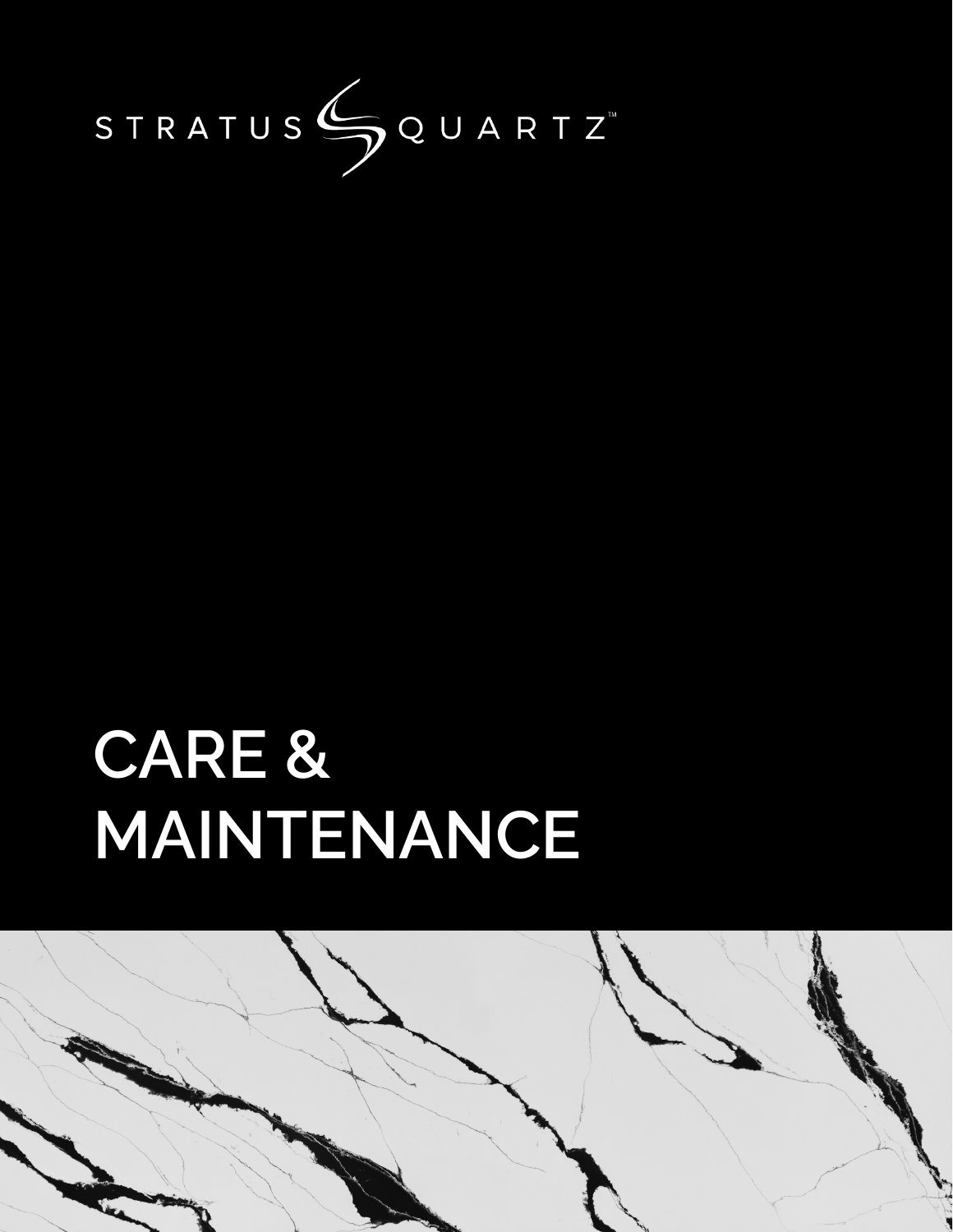Quartz surfaces are high-quality and non-porous products that resist heat, scratches and staining. Stratus Quartz, however, is not heat, scratch and stain proof. Stratus Quartz requires minimal maintenance to keep the surface looking its best. This non-porous material offers world class aesthetics with high performance regarding strength, durability and consistency.

## **DAILY CLEANING**

For routine cleaning, simply wipe down your Stratus Quartz countertop with a damp cloth or paper towel alongside a pH neutral cleaner for natural stone or a mild detergent, and then rinse off with clean water.

Natural stone cleaners (often used for granite tops) are available at Lowe's, Home Depot or local grocery stores. They are typically pH neutral and can safely be used to clean Stratus Quartz. Some examples include: Stone Care Granite and Quartz & Stone Daily Cleaner. It is recommended to use cleaners with a neutral pH (between 6 and 8), so double-check the cleaner's pH before using. Whatever product you choose to clean your Stratus Quartz top, please follow the manufacturer's instructions, especially in regard to dosage & exposure, and always remove the product before it dries.

## **HOW TO CLEAN SPILLS**

Use clean, white cloth and a neutral pH balanced cleaner (between 6-8) for natural stone, such as Stone Care Granite or Quartz & Stone Daily Cleaner, and rinse thoroughly with clean water.

To remove more stubborn stains such as wine, coffee, tomato sauce, etc., use any bleach-free, multi-purpose cleaner or detergent (with a neutral pH between 6-8) with a Scotch-Brite hand pad in white or organic brown with very light pressure. It is recommended to use ample water with the cleaning process. Rinse thoroughly with clean water to remove residue. Dry with a clean, white cloth.

# **HOW TO CLEAN DRIED RESIDUE**

If food, chewing gum, paint or any foreign matters is strongly adhered to any Stratus Quartz surface, simply scrape them away with a sharp plastic scraper. If a metal blade is used in scraping, it may leave grey marks on the surface, which an ordinary scouring pad will easily remove.

# **HOW TO REMOVE PERMANENT MARKERS**

Keep permanent markers and inks away from Stratus Quartz. If the surface does encounter a permanent marker, clean using the methodology above (as if it were a spill). If the stain persists, moisten a cloth with Goo Gone or a comparable product, and rub it into the stain. Rinse thoroughly with warm water to remove any cleaner residue.